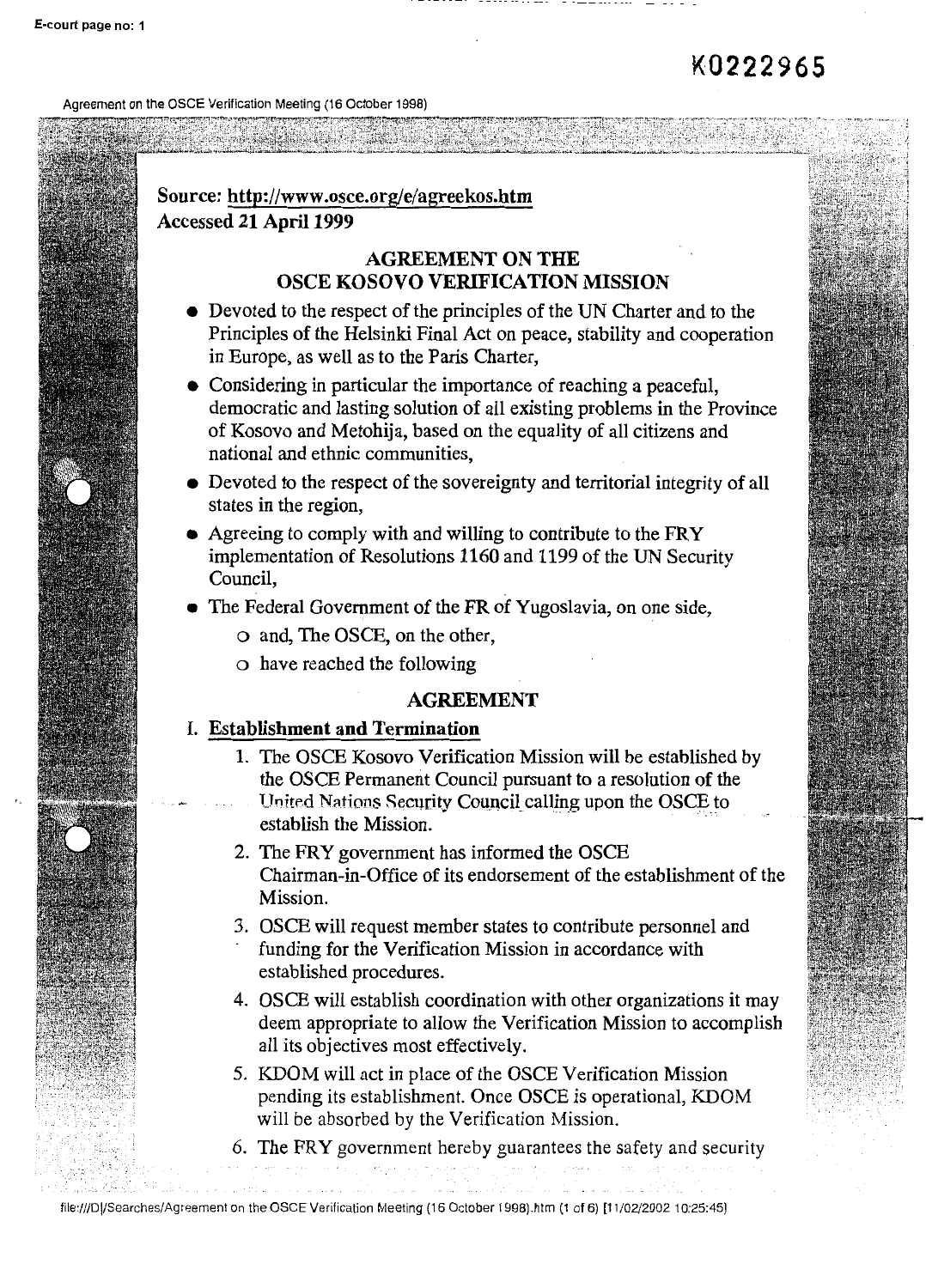#### Agreement on the OSCE Verification Meeting (16 October 1998)

of the Verification Mission and all its members.

- 7. In the event of an emergency situation in Kosovo which in the judgement of the Mission Director threatens the safety of members of the Verification Mission, the FRY shall permit and cooperate in the evacuation of Verification Mission members.
- 8. The FRY government will accept the OSCE Verification Mission as a diplomatic entity in terms of the Vienna Convention on Diplomatic Relations. The Mission will enjoy the privileges and immunities conferred by such status, as will its members, in accordance with the Vienna Convention.
- 9. The FRY government and its entities will designate formal liaison officers to work with the Verification Mission in Belgrade, Pristina and field locations. The FRY, Serbian and Kosovo authorities will undertake to provide full cooperation and support to the Verification Mission. This will include, but not be limited to, billets, frequency or frequencies, visas and documentation, customs facilities, vehicle registration, fuel, medical support, airspace access for support aircraft and access to Belgrade, Pristina and other airports in accordance with normal procedures.
- 10. The OSCE and the FRY agree on a Verification Mission for one year, with extensions upon request of either the OSCE Chairman-in-Office or the FRY government.

#### IL **General Responsibilities, Roles and Missions**

- 1. To verify compliance by all parties in Kosovo with UN Security Council Resolution 1199, and report instances of progress and/or non-compliance to the OSCE Permanent Council, the United Nations Security Council and other organizations. These reports will also be provided to the authorities of the FRY.
- 2. To establish permanent presences at as many locations throughout -Kosovo as it deems necessary to fulfil its responsibilities;
- 3. To maintain close liaison with FRY, Serbian and, as appropriate, other Kosovo authorities, political parties and other organizations in Kosovo and accredited international and non-government organizations to assist in fulfilling its responsibilities;
- 4. To supervise elections in Kosovo to ensure their openness and fairness in accordance with regulations and procedures to be agreed. For the elections, the Mission may be augmented with election support personnel;
- 5. To report and make recommendations to the OSCE Permanent Council, the UN Security Council and other organizations on areas covered by UN Security Council Resolution 1199.
- III. Specific Terms of Reference
	- 1. The Verification Mission will travel throughout Kosovo to verify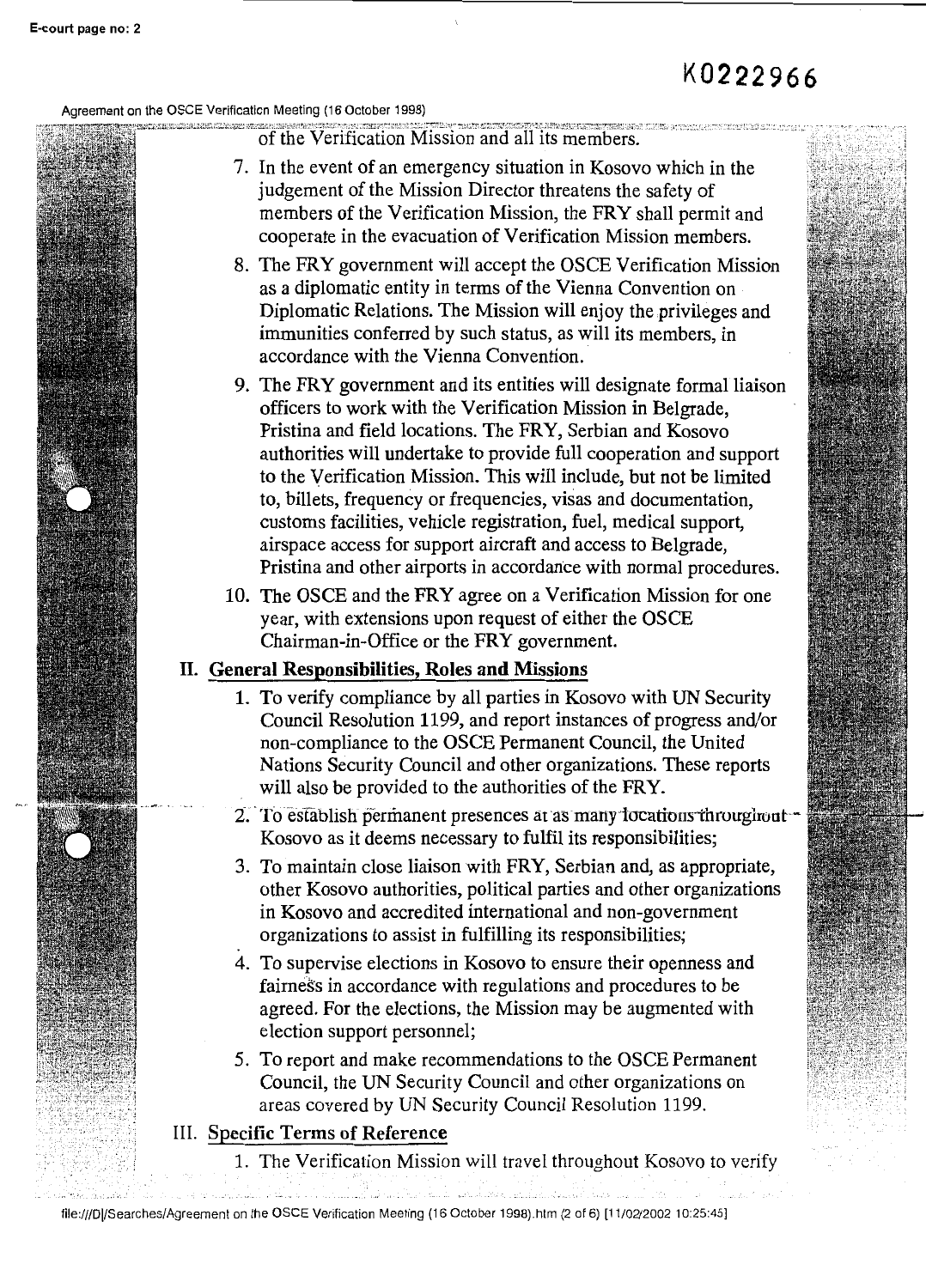ement on the OSCE Verification Meeting (16 October 1998)

THE SERIES CONSTRUCTION OF THE PARTICULAR CONTROL CONTROL CONTROL CONTROL CONTROL CONTROL CONTROL CONTROL CONTROL CONTROL CONTROL CONTROL CONTROL CONTROL CONTROL CONTROL CONTROL CONTROL CONTROL CONTROL CONTROL CONTROL CONT investigate reports of cease-fire violations. Mission personnel will have full freedom of movement and access throughout Kosovo at all times.

- 2. The Verification Mission will receive weekly information from relevant FRY/Serbian military/police headquarters in Kosovo regarding movements of forces during the preceding week into, out of or within Kosovo. Upon request of the Verification Mission Director, Mission personnel may be invited to accompany police within Kosovo.
- 3. The Verification Mission will look for and report on roadblocks and other emplacements which influence lines of communication erected for purposes other than traffic or crime control. The Mission Director will contact the relevant authorities upon receipt of such reports. These authorities will explain the reasons for the emplacements or else direct that the emplacements be removed immediately. The Verification Mission will also receive notification should emergent circumstances lead to the establishment of a roadblock for other than traffic or crime control-related reasons. The Mission Director may request the removal of any roadblocks.
- 4. The Verification Mission will maintain liaison with FRY authorities about border control activities and movements by units with border control responsibilities through areas of Kosovo away from the border. The Verification Mission, when invited by the FRY authorities or upon its request, will visit border control units and accompany them as they perform their normal border control roles.

5. When invited or upon request, the Verification mission will accompany police units in Kosovo as they perform their normal policing roles.

6. The Verification Mission will, to the extent possible, assist UNHCR, ICRC and other international organizations in facilitating the return of displaced persons to their homes, the provision of facilitative and humanitarian assistance to them by the FRY, Serbian and Kosovo authorities as well as the humanitarian organizations and NGOs. The Mission will verify the level of cooperation and support provided by the FRY and its entities to the humanitarian organizations and accredited NGOs in facilitating procedural requirements such as issuance of travel documentation, expedited customs clearance for humanitarian shipments and radio frequencies. The Mission will make such representations as it deems necessary to resolve problems it observes.

file:///O1/Searches/Agreement on the OSCE Verification Meeting (16 October 1998).htm (3 of 6) [11/02/2002 10:25:45]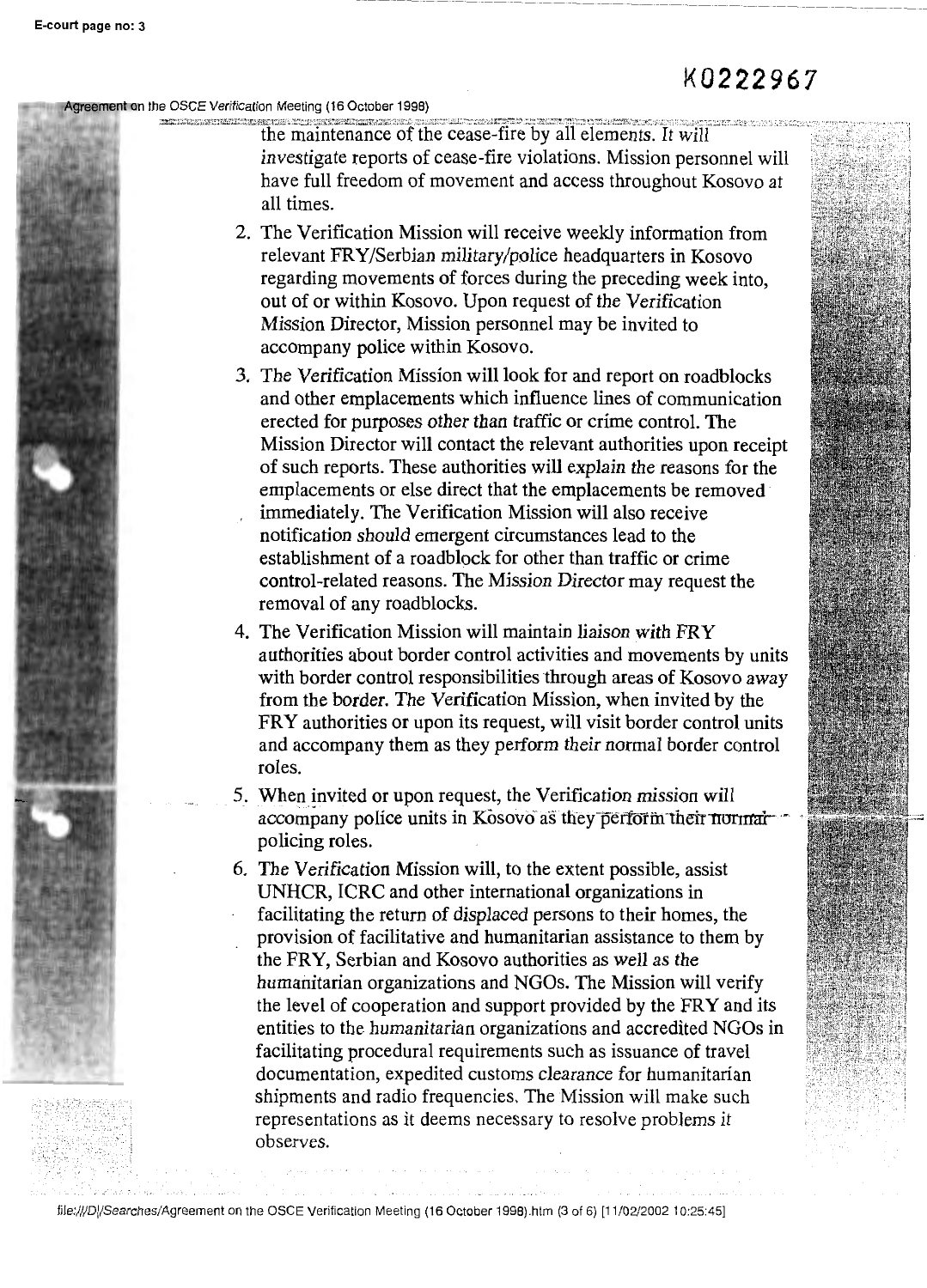Agreement on the OSCE Verification Meeting (16 October 1998)

- 7. As the political settlement defining Kosovo's self-government is achieved and implementation begins, the Mission Director will assist, both with his own resources and with augmented OSCE implementation support, in areas such as election supervision, assistance in the establishment of Kosovo institutions and police force development in Kosovo.
	- 8. The Mission Director will receive periodic updates from the relevant authorities concerning eventual allegations of abusive actions by military or police personnel and status of disciplinary or legal actions against individuals implicated in such abuses.
	- 9. The Verification Mission will maintain liaison with FRY, Serbian and, as appropriate, Kosovo authorities and with ICRC regarding ICRC access to detained persons.
	- 10. The Mission Director will, as required, convene representatives of national communities and authorities to exchange information and provide guidance on implementation of the agreement establishing the Verification Mission.
	- 11. The Mission Director will report instances of progress and/or non-compliance or lack of full cooperation from any side to the OSCE and other organizations.
	- 12.

#### IV. **Composition and Facilities**

- 1. A Director, together with headquarters staff to be determined by Verification Mission requirements.
- 2. 2000 unarmed verifiers from OSCE member states will be permitted. Headquarters and support staff included in this total. The Mission may be augmented with technical experts provided by OSCE.
- 3. A headquarters in Pristina.
- 4. Field presence in locations around Kosovo to be determined by the Mission Director.
- 5. A small liaison office in Belgrade.
- 6. Vehicles, communications and other equipment along with locally.-hired interpreters and support staff which the Director deems to be required for the performance of the responsibilities of the Mission.

#### V. **Field Presence**

- 1. Coordination centers will be established in the capital of each *opstina* in Kosovo with specific areas of responsibility, under the Mission Director in Pristina.
- 2. Many *opstina* coordination centers will have one or more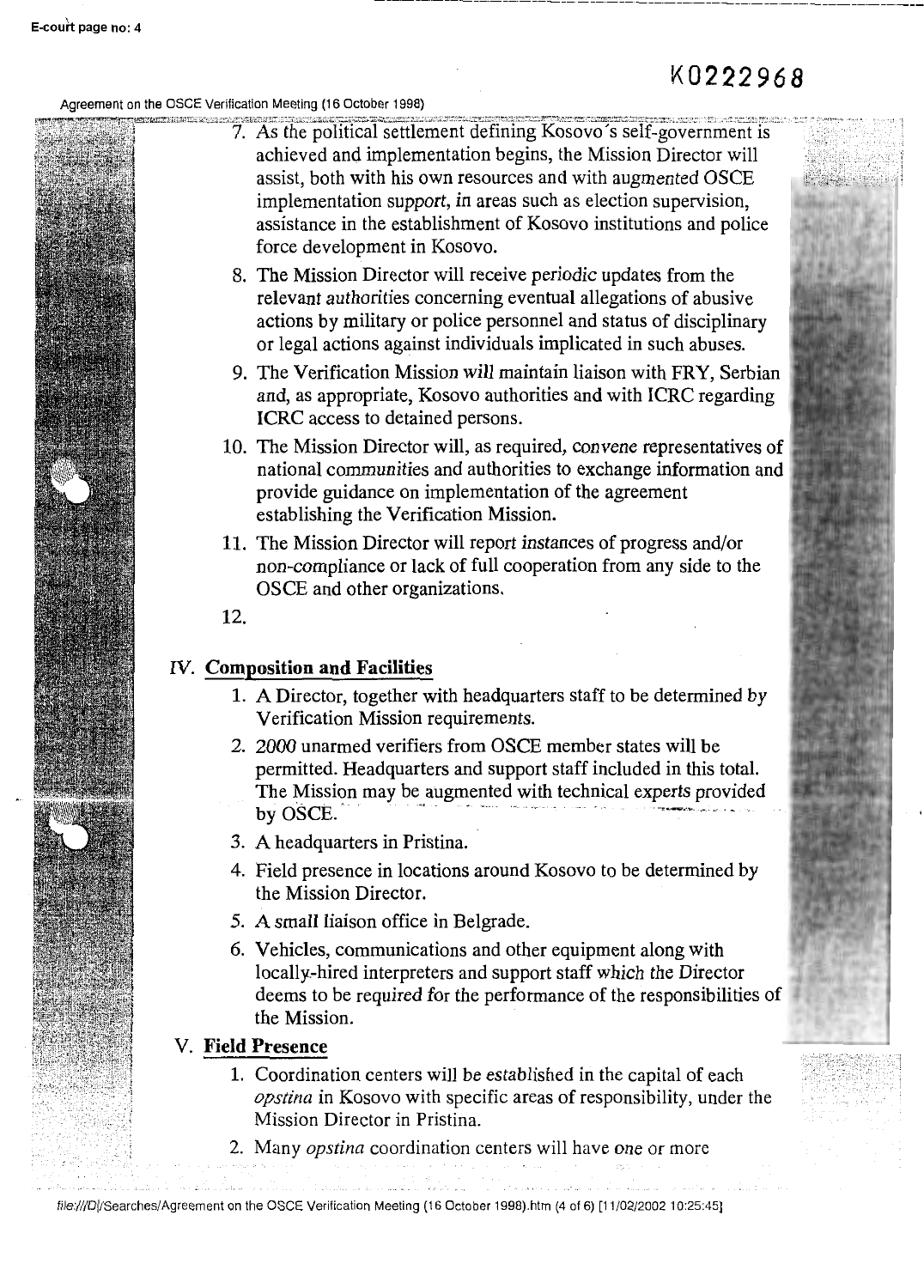------

Agreement on the OSCE Verification Meeting (16 October 1998)

sub-stations in smaller towns/villages in the *opstina*. The number and location of sub-stations will vary from *opstina* to *opstina,*  depending on the verification environment and past conflict situation.

--- --- --- --- --- --- ------ --- --- --- --- ------ --- --- ------ --- --- ------ --- --- ------ --- ---

- 3. The chief of each coordination center will maintain a liaison relationship with the *opstina* authorities and the local leadership of the ethnic Albanian and other communities. Each sub-station will be responsible for coordination with the local authorities, including the local leadership of main ethnic groups.
- 4. The number of verification personnel assigned to each coordination center and sub-station would depend on the complexity of verification issues in the particular area.
- 5. Each coordination center and sub-station would have appropriately configured vehicles with which to patrol its assigned area of responsibility.

6.

Done at Belgrade on 16 October 1998 in two original copies in the English and Serbian languages.

FOR THE ORGANIZATION FOR COOPERATION AND SECURITY IN EUROPE

FOR THE FEDERAL REPUBLIC OF YUGOSLAVIA

H.E. Bronislaw Geremek

Chairman-in-Office

H.E. Zivadin Jovanovic Minister of Foreign Affairs.

Document compiled by Dr S D. Stein Last update 21/04/99 Stuart.Stein@uwe.ac.uk **©S D Stein Kosovo Index Page Web Genocide Documentation Centre Index Page Holocaust Index Page** 

file:///D|/Searches/Agreement on the OSCE Verification Meeting (16 October 1998).htm (5 of 6) [11/02/2002 10:25:45]